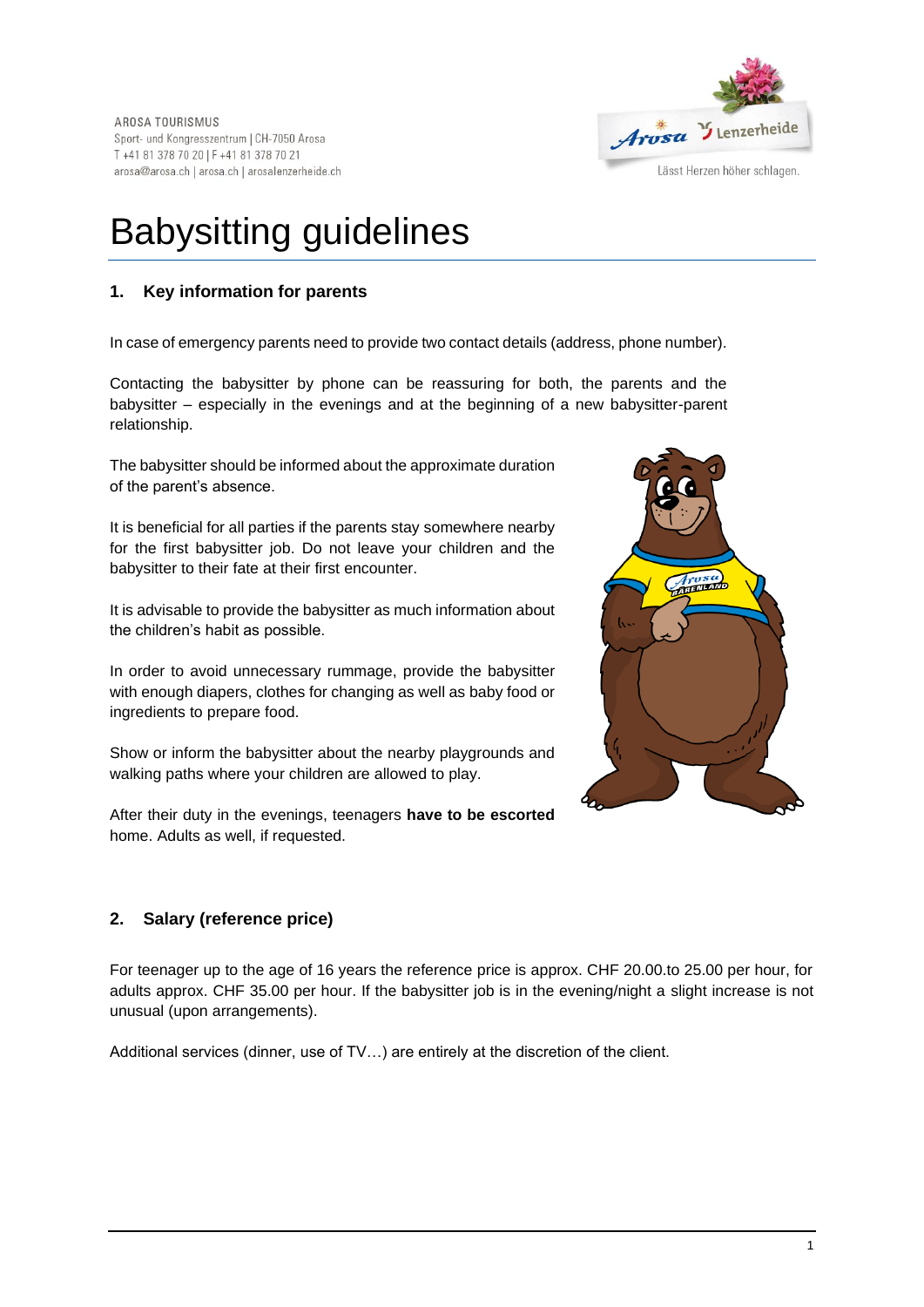AROSA TOURISMUS Sport- und Kongresszentrum | CH-7050 Arosa T +41 81 378 70 20 | F +41 81 378 70 21 arosa@arosa.ch | arosa.ch | arosalenzerheide.ch



## **3. Adults - Child carer**

• **Aemisegger, Veronica** Werkhof 1, 7050 Arosa Phone: +41 81 377 47 50 / Mobile: +41 79 316 23 35 / Mobile: +41 79 327 90 40 Daily and nightly assignments Languages: German, English, Italian

#### • **Hofer, Marina**

Werkhof 2, 7050 Arosa Mobile: +41 79 581 57 22 / Mail: [marinahofer0596@gmail.com](mailto:marinahofer0596@gmail.com) Daily and nightly assignments upon arrangements Languages: German, English, Italian

#### • **Willi, Trudi**

Mühlebodastrasse 2, 7050 Arosa T +41 79 727 59 85 / [trudi.willi11@gmail.com](mailto:trudi.willi11@gmail.com) Languages: German, English, Italian, Frensh Winter: Daily from 17.00 assignments upon arrangements Sommer: Daily and nightly assignments upon arrangements

## **4. Teenager & Students – Babysitter**

- **Bonjour, Lisa** (year of birth 1998) Mobile: +41 78 752 77 33 / Mail: [lisa.bonjour@hotmail.com](mailto:lisa.bonjour@hotmail.com) Daily and nightly assignments upon arrangements Languages: German, English, a little Italian Experience: Children's ski school teacher
- **Schmid, Silja** (Jahrgang 2003) Mobile: +41 79 366 87 43 / Mail: [siljaschmid@bluewin.ch](mailto:siljaschmid@bluewin.ch) Assignments upon arrangements Languages: German, English, Italian
- **Ferreira Rego, Lara** (year of birth 2005) Holzmeisastrasse 1, 7050 Arosa Mobile +41 76 597 08 98 / Mail: laraferreirarego@gmail.com Assignments upon arrangements Languages: German, Portuguese